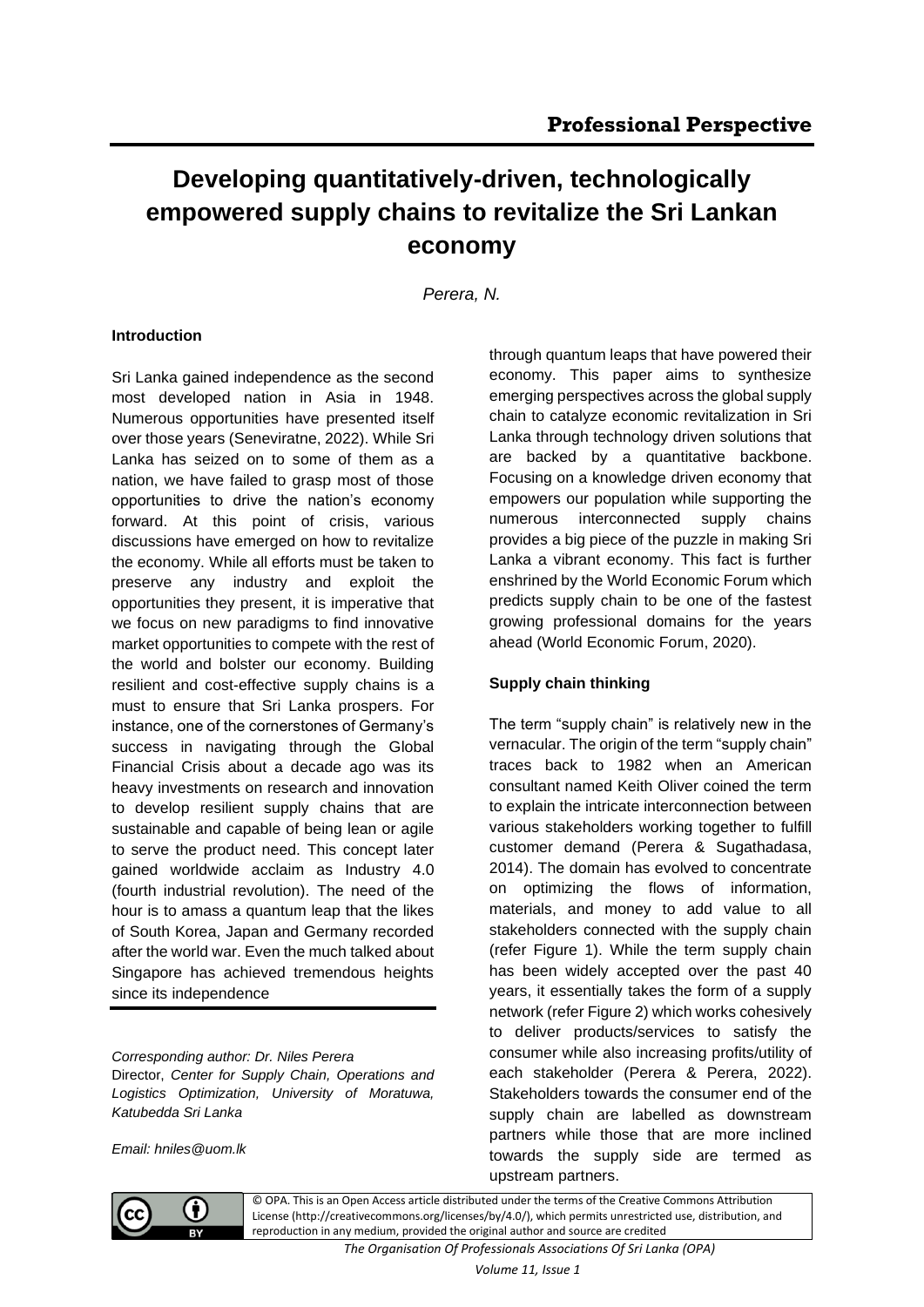

*Figure 1: The three flows of the supply chain*



*Figure 2: The supply network*

A simple example could be an agricultural supply chain. The entire value chain would have numerous stakeholders that are distributed across various tiers/echelons; farmers, collectors, intermediaries, transporters, wholesalers and retailers, etc. The fact that each of these stakeholders have their own set of suppliers complicates matters. For instance, the farmers need fertilizer and if the fertilizer supply is thwarted, that has adverse effects on the harvest of the farmer that trickles down the supply chain. Transporters require fuel to move produce from production centers to consumption centers. When fuel runs dry,

trucks cannot operate which leads to making the harvest obsolete. Therefore, it is evident that optimizing supply chains are pertinent to ensure the resilience and growth of any industry.

There is a school of thought that perceives supply chain management to be a qualitative field. This is mostly dominant in the Sri Lankan context. However, most developed countries perceive supply chains to be a multidisciplinary field that is mostly quantitative in nature. It integrates fundamentals of Industrial & Systems Engineering, Operations Research (a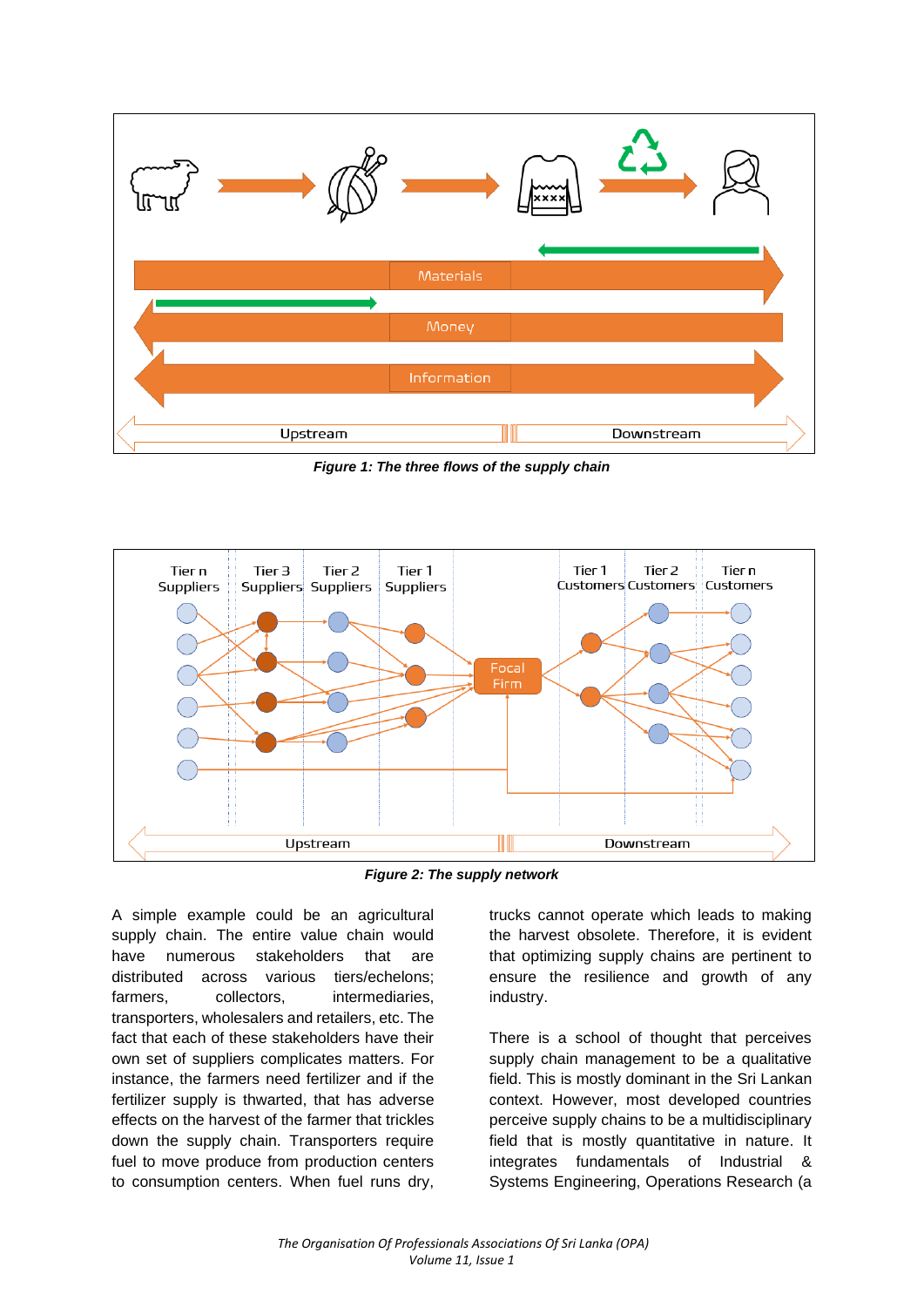subdomain of mathematics) as well as management concepts (Perera & Perera, 2022). Sri Lanka must embrace supply chains as such and focus on optimized supply chains that aim (a) to reduce associated costs and (b) increase profits/utility. This must be done without disincentivizing any of the stakeholders. End-to-end integration and holistic thinking are paramount towards building resilient and optimized supply chains.

Lack of awareness of supply chain fundamentals confounds problems of the country further. One of the main theoretical constructs of supply chain management is the bullwhip effect (BWE). BWE relates to the amplification of order quantities across the supply chain from downstream to upstream due to (a) erroneous demand forecasting, (b) rationing and shortage gaming, (c) order batching and (d) price fluctuations (Lee *et al*., 1997). However, the incompetence of the authorities to maintain proper stocks and prices as well as imposing rations violates the theoretical foundations of supply chain management thereby exacerbating demand. This has led to an artificial uptick in demand as consumers are wary of stockouts and are enticed to purchase frequently due to vulnerability of supply.

Logistics is the subdomain of supply chain that deals with the material flow in a supply chain. Improper route planning, ad-hoc distribution, delays in terminal operations, problems with capacity utilization, etc. have also contributed to the problems we face today. Properly applying latest technologies and operations research techniques can ease these issues to provide a high level of service. Expanding the usage of rail to convey goods should be high on the agenda of any reforms aiming to revitalize the goods transport sector (Kumarage, 2022).

Recent examples of the chaos created around fuel, liquified petroleum gas (LPG) and commodity supply underscores why we need supply chain and logistics professionals who have a sound understanding of the underlying theories as well as the quantitative knowhow to understand how certain decisions would trigger ripple effects across the supply chain which take weeks and months to resolve.

### **Understandings our strengths and weaknesses**

Sri Lanka has long touted numerous advantages that provide a pivot point to build our economy. Our plantation industry which produces world class crops, our geographical location at the center of the Indian Ocean, various minerals and resources bestowed upon us, the capacity to provide services to the greater region are among a myriad of solutions brought forward. Optimized supply chains are paramount if we are to unlock our true potential in any of these fields.

Evidence suggests that the human capital Sri Lanka possesses cannot be discounted. The nation has succeeded in producing experts in a variety of fields including science, technology, engineering, and mathematics (STEM) as well as humanities. There are many with a Sri Lanka background holding high ranking positions across the globe which further validates this point.

Our free education and healthcare systems have empowered our population to provide a meritocratic ladder to achieve their potential regardless of what their background is. Unfortunately, the country has failed to setup proper mechanisms to harness all of its products to build the nation. This is not so different in the field of supply chain and logistics. Thus, emphasis needs to be given at streamlining education programs to develop professionals capable to tackling the future work world.

Sri Lanka has challenges in competing with other developing economies when concerned with costs. However, we bear an advantage at delivering quality through high-end customer service. This has been the cornerstone of success for the large-scale Sri Lankan apparel manufacturers as well as some conglomerates in which we have acquired sustained local and international success. Therefore, the country must ensure that it taps on to the local talent in building resilient, technology-driven supply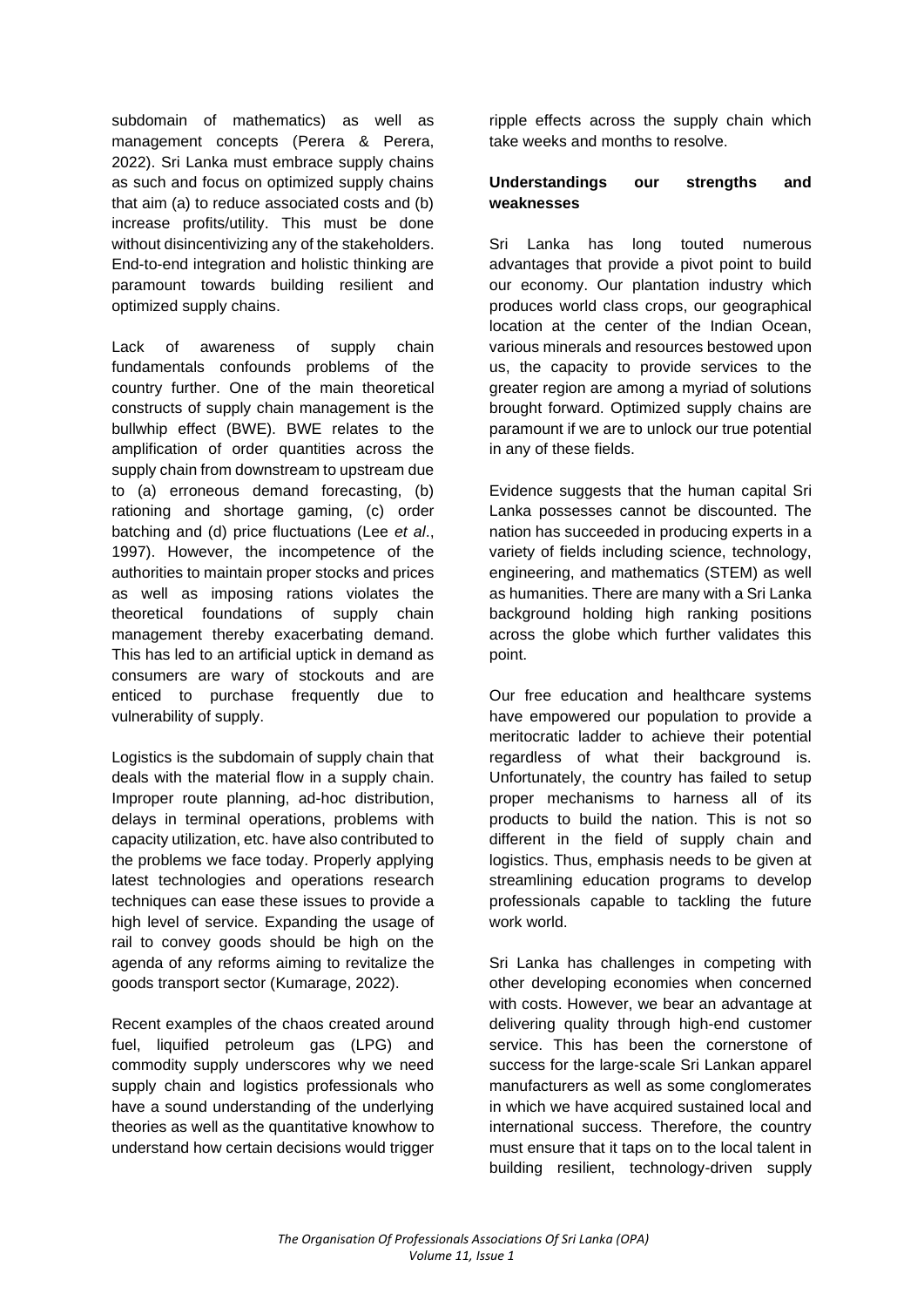chains with a quantitative backbone. This requires a multidisciplinary approach integrating supply chain professionals with experts in respective industries. Local universities with sufficient support from foreign experts, industry and political leaders must intensify efforts to produce professionals to spearhead the industry in the medium run, while those who possess technical awareness must shoulder key responsibilities in navigating the short-term challenges of bringing the economy to an even keel.

## **Optimizing our supply chains**

Highly qualified professionals alone would be inadequate to build resilient supply chains that can achieve our national aspirations. We must endear ourselves to look at supply chains from a quantitative standpoint focused on cost minimization and profit maximization while safeguarding expected quality standards and ensuring the welfare of all stakeholders involved across the supply chain. Application of state-of-the-art technologies and optimization techniques must be at the forefront of revamping our supply chains to meet future challenges.

Forecasts are considered the lifeblood of supply chains as they trigger most activities in the supply chain (Perera et al., 2019). Supply chains must invest heavily on improving the accuracy of forecasts. This should come in the form of trusting data-driven professionals to develop novel forecasting solutions to accurately predict future demand as opposed to investing in expensive solutions as research indicates that well-trained forecasters can continuously improve forecast accuracy (Hewage, 2021). In fact, we have the capability of developing homegrown solutions driven by explainable artificial intelligence (XAI) and machine learning (ML) to deliver optimized outputs (Hewage & Perera, 2022). Accurate forecasts play a significant role in mitigating the accumulation of inventory that leads to excessive cost generation as well as wastage along the supply chain (Perera *et al*., 2020). This is most profound for sectors which contain highly perishable products with a short shelf life

as Sri Lanka is not able to afford wastages any further.

Optimizing routing and space allocation are serious concerns that require immediate attention. Underutilizing vehicle capacity and improper route planning gives rise to wastage of fuel. Operations research techniques such as vehicle routing problem, linear programming, mixed integer linear programming, multi criteria decision making, knapsack problem, etc. helps to optimize these problems (Thibbotuwawa *et al*., 2020, Agustina *et al*., 2014, Validi *et al*., 2014). These techniques can derive optimal solutions through various computational packages that are off the shelf or open source. Therefore, the sector needs to pay more attention to increase the usage of analytical computational software that aid optimizing supply chains.

While forecasting, inventory decision-making and operations research are low-cost but highly effective tools, one must recognize the importance of deploying technological innovations across the supply chain. Industry 4.0, which was introduced earlier, encompasses a variety of technologies such as big data analytics, artificial intelligence/machine learning, cloud computing, internet of things (IoT), blockchain technology, augmented reality, additive layer manufacturing, simulations, etc. (Zhang *et al*., 2021). While some of those technologies are expensive, some are not. Through proper needs identification, these technologies can benefit local industries as well (Lee & Lee, 2015). Especially, technologies such as IoT are quite cost-effective and have the potency to make significant impacts in a local context (Lee & Lee, 2015, Ben-Daya *et al*., 2019, Abdel-Basset *et al*., 2018). For instance, IoT has many application possibilities in agricultural supply chains to reduce wastages that amount to nearly 40% of the harvest (Daily FT, 2022).

Other thrust areas requiring attention include forward buying and risk pooling by identifying major cost variations that are likely to impact the supply chain while ensuring expected levels of service. In addition to this, emphasis ought to be given to smoothen the decoupling points in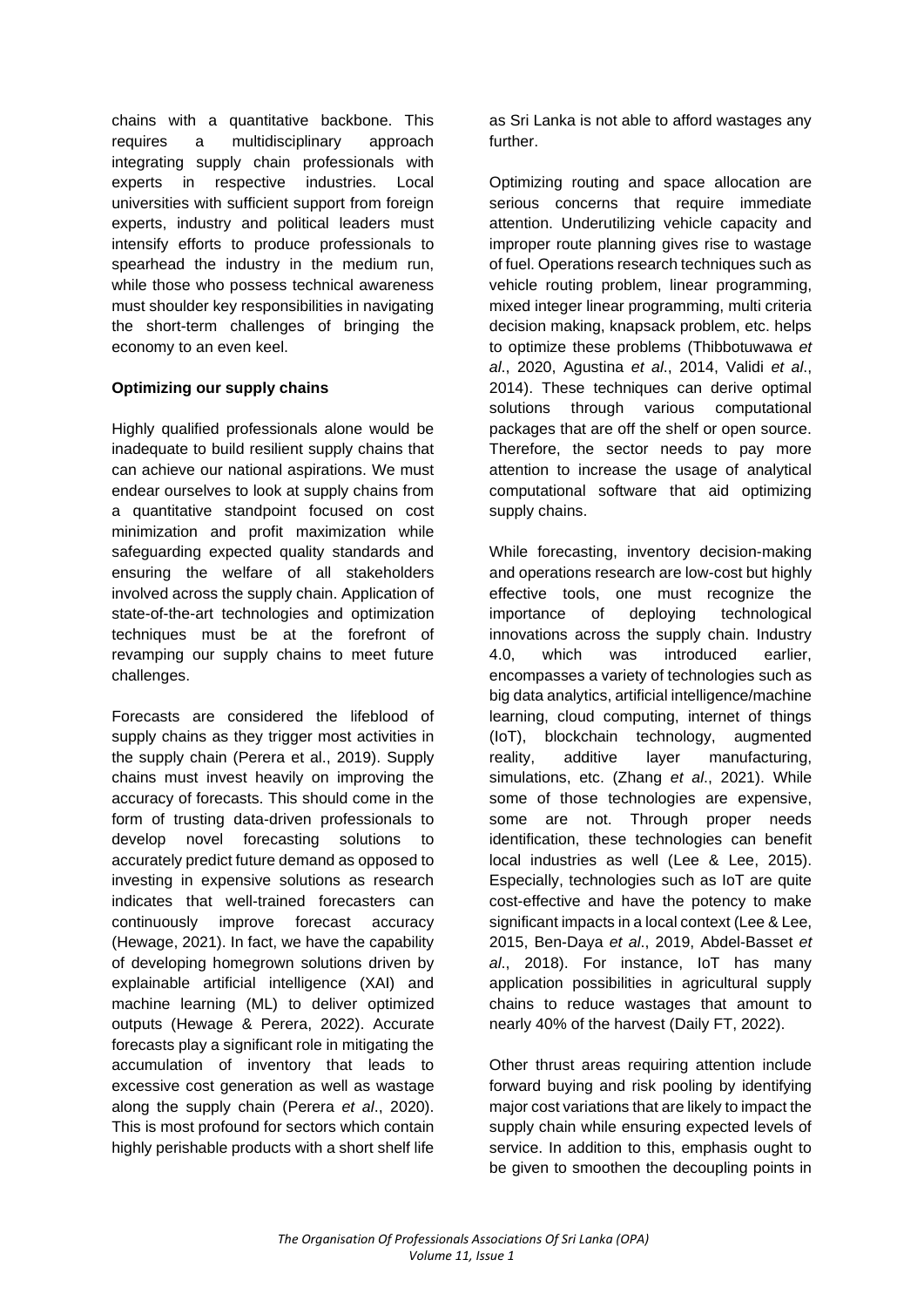the supply chain to facilitate seamless integration. Trying to reintegrate the railway system as a core of our goods transportation system too is a timely challenge to mitigate some of the inefficiencies present in the transportation system. This could be further supported through algorithmically developed first-mile and last-mile delivery plans that help towards accumulating and distributing out of predefined collection/distribution centers.

## **Research and innovation in supply chains**

The country must resist the urge to go towards expensive plug and play solutions and try to focus on homegrown innovations that are both cost-effective and efficient. Our aim should be to develop commercializable technologies that generate revenue for local organizations as well as having the potency to be exported, at least to the developing world. As an enclosed system, it is natural that only a fraction of the countries in the world can maintain a positive balance of payment while the others would inadvertently have to survive with a negative balance of payment that leads to budget deficits and economic strife. Sri Lanka must exploit any opportunity that presents towards consolidating our export capabilities and developing technological innovations that can be exported to the developing world is one such fertile area.

A natural question that may arise is how to find funding to support innovation at a time where the country is sinking financially. The simple answer is through international research grants and funding. There are ample opportunities available to attract funding to support novel and practical research and capacity building, especially in developing countries. Unfortunately, the government procedures in place to approve of such international research grants are discouraging and shortsighted. Delays faced due to the numerous hurdles posed by circular PS/SP/SB/Circular/06/2019 issued by the Presidential Secretariat on 19th December 2022 and associated rules and regulations make the lives of a grant recipient miserable, thereby discouraging them from applying for more international funding. Responsible authorities must take immediate measures to repeal these regulations that only

stand against progress and empower universities to bring in foreign currency to invest on homegrown research and innovation. Moreover, these grants aid the country in another way by contributing towards local capacity building without any financial obligations other than transparent spending of the grant money. The wisdom that the country gains from top professors across the globe through joint research carried out through such research grants would be priceless.

Additionally, mechanisms must be put in place to ensure binding policies are made scientifically with the greater good of the country in mind. Moreover, universities should be vested the power of being centers of excellence that are at the forefront of carrying out state-of-the-art research for the benefit of the public. The model which the Frauenhofer Institute implements in Germany is of special importance. As Europe's largest applicationoriented research organization, it links industry and academia to cohabitate towards mutual gain. Professors and universities are endowed on competitive basis to expertise on a particular field. Once selected, the relevant professor and the institute has to work tirelessly to solve application-oriented problems in the country while the industry has a gateway to solve their problems at a reasonable cost. The process often hires postgraduate students who also improve their skills and add value to the economy (Fraunhofer-Gesellschaft, 2022). Collaboration between industry, academia and the government is a must to ensure that resilient supply chains are developed in the country.

While Sri Lanka is at the embryonic stages of adopting Industry 4.0, the developed world is already embarking on Industry 5.0. The fifth industrial revolution enables cyber-physical systems to work seamlessly alongside humans and is enabled by the emergence of 5th generation (5G) telecommunication technologies that eliminate lag of information flow (Demir, 2019). We must aim towards shifting gears to ensure a rapid rise in research and innovation to support Industry 5.0 driven supply chains in Sri Lanka. While implementing 5G technology across the country may not be the need of the hour, providing such facilities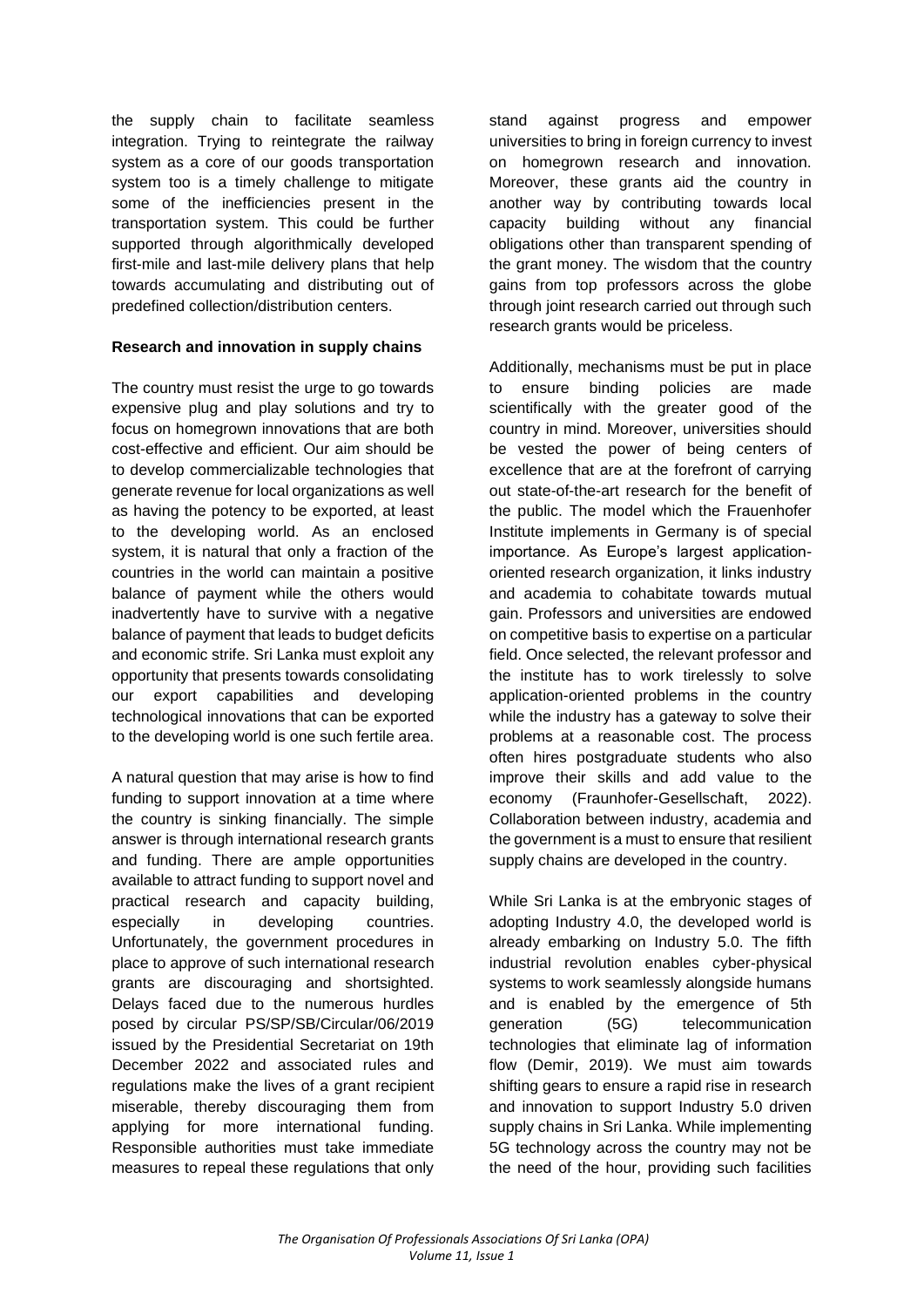around research laboratories may provide them the ability to become incubators of developing cutting-edge technology that has a commercial value. The ecosystem to support such innovations must be established no sooner, so that the country can take a quantum leap in our quest towards development. Needless to say, besides the countries which are rich in minerals/oil and into gambling, all the other developed countries have achieved development through a strong foundation that focuses heavily on science, technology, engineering and management (STEM). Therefore, Sri Lanka should also put trust in our sciences while also retaining the cultural, humane and artistic elements that make us so unique.

### **Conclusion**

Sri Lanka is at crossroads with years of mismanagement and lack of vision bringing us to the brink. Yet, there lies hope in the eleventh hour thanks to the competencies of our younger generations as well as the experience of intellectuals who have contributed to the country over the years despite many hardships. Building resilient supply chains by harnessing those competencies and new technologies provides us a pathway towards economic prosperity. A truly multidisciplinary approach which integrates all stakeholders to maximize the benefits of the supply chain towards mutual success is much needed. The government and the industry should cease being penny wise and pound foolish. Investing in science, technology, engineering, and mathematics (STEM) is pivotal for both the public and private sectors to ensure that Sri Lanka recovers from this fall by becoming a nation that boasts of highly efficient supply chains that are supplemented by cutting-edge technology.

#### **References**

- Abdel-Basset, M., Manogaran, G. and Mohamed, M. 2018. "Internet of Things (IoT) and its impact on supply chain: A framework for building smart, secure and efficient systems," Futur. Gener. Comput. Syst., vol. 86, pp. 614–628, 2018, doi: 10.1016/j.future.
- Agustina, D., Lee, C.K.M. and Piplani, R. 2014. "Vehicle scheduling and routing at a cross docking center for food supply chains," Int. J.

Prod. Econ., vol. 152, pp. 29–41. doi: 10.1016/j.ijpe.2014.01.002.

- Ben-Daya, M., Hassini, E. and Bahroun, Z. "Internet of things and supply chain management: a literature review," Int. J. Prod. Res., vol. 57, no. 15–16, pp. 4719–4742, 2019, doi: 10.1080/00207543.2017.1402140.
- Daily FT. "Post-harvest losses cost SL Rs. 20 b annually: COPA,". [https://www.ft.lk/front](https://www.ft.lk/front-page/Post-harvest-losses-cost-SL-Rs-20-b-)[page/Post-harvest-losses-cost-SL-Rs-20-b-](https://www.ft.lk/front-page/Post-harvest-losses-cost-SL-Rs-20-b-)
- annually-COPA/44-716201 (accessed Apr. 10, 2022).
- Demir, K.A., Döven, G. and Sezen, B. 2019. "Industry 5.0 and Human-Robot Co-working," Procedia Comput. Sci., vol. 158, pp. 688–695, 2019, doi: 10.1016/j.procs.
- Fraunhofer-Gesellschaft, "Homepage," 2022. https://www.fraunhofer.de/en.html (accessed Apr. 18, 2022).
- Hewage H.C. and Perera, H.N. 2022. "Retail Sales Forecasting in the Presence of Promotional Periods," in Lecture Notes in Networks and Systems, vol. 364 LNNS, Springer International Publishing. pp. 101–110.
- Hewage, H.C., Perera, H.N., and De Baets, S. 2022. "Forecast adjustments during post-promotional periods," Eur. J. Oper. Res., vol. 300, no. 2, pp. 461–472, doi: 10.1016/j.ejor.2021.07.057.
- Kumarage, A.S. 2022. "Repositioning Sri Lanka's Transport and Logistics Sector to lead the economic recovery in Sri Lanka," OPA J., vol. 11, no. 1, pp. 11–17.
- Lee I. and Lee, K. 2015. "The Internet of Things (IoT): Applications, investments, and challenges for enterprises," Bus. Horiz, vol. 58, no. 4, pp. 431– 440, 2015, doi: 10.1016/j.bushor.
- Lee, H.L., Padmanabhan, V. and Whang, S. 1997. "Information Distortion in a Supply Chain: The Bullwhip Effect," Manage. Sci., vol. 43, no. 4, pp. 546–558, doi: 10.1287/mnsc.43.4.546.
- Perera, H.N. and Perera, H.Y.R. 2022. "Applications of Pixel Oriented Mobility Modelling in Transport & Logistics," in Lecture Notes in Logistics, Cham: Springer International Publishing, pp. 1–12.
- Perera, H.N. and Sugathadasa, P.T.R.S. 2014. "Investigating Manufacturing Supply Chain Transformations: A Sri Lankan Context"
- Perera, H.N., Fahimnia, B., and Tokar, T. 2020. "Inventory and ordering decisions: a systematic review on research driven through behavioral experiments," Int. J. Oper. Prod. Manag., vol. 40, no. 7/8, pp. 997–1039. doi: 10.1108/IJOPM-05- 2019-0339.
- Perera, H.N., Hurley, J., Fahimnia, B. and Reisi, M. 2019. "The human factor in supply chain forecasting : A systematic review," Eur. J. Oper.